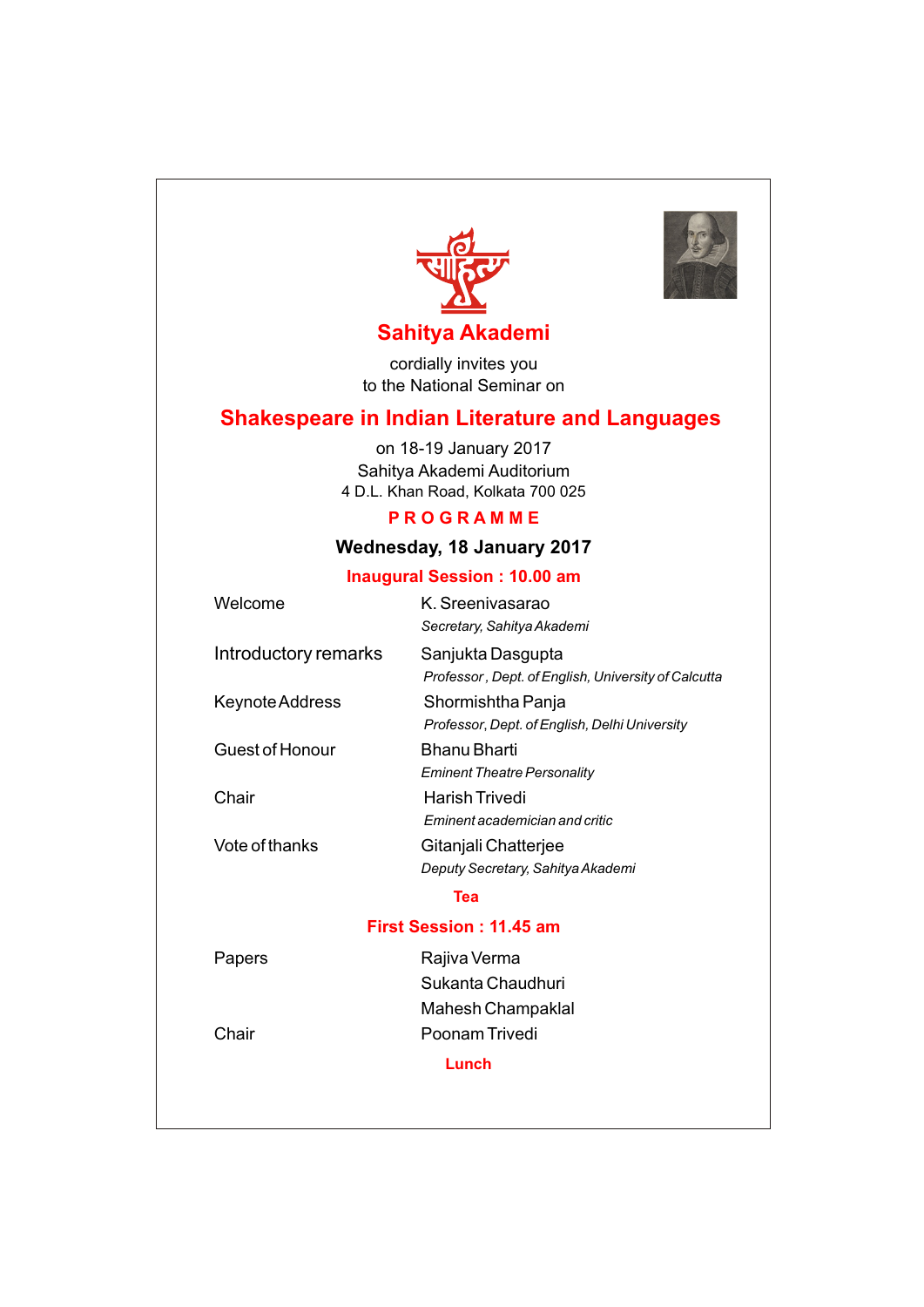| Papers                | Moon Moon Mazumdar                           |
|-----------------------|----------------------------------------------|
|                       | Asha Devi                                    |
|                       | Sumanyu Satpathy                             |
| Chair                 | Malashri Lal                                 |
|                       | <b>Tea</b>                                   |
|                       | Third Session: 3.45 pm                       |
| Papers                | Jatindra Kumar Nayak                         |
|                       | <b>Tejwant Singh Gill</b>                    |
|                       | Ananda Lal                                   |
| Chair                 | Rajiva Verma                                 |
|                       | Thursday, 19 January 2017                    |
|                       | Fourth Session: 10.30 am                     |
| Papers                | Poonam Trivedi                               |
|                       | Avadhesh Kumar Singh                         |
|                       | Madhuram Thakam Narendra                     |
| Chair                 | Sukanta Chaudhuri                            |
|                       | Tea                                          |
|                       | Fifth Session: 12.00 noon                    |
| Papers                | Amitabha Roy                                 |
|                       | Supriya Chaudhuri                            |
|                       | Malashri Lal                                 |
| Chair                 | Ramkumar Mukhopadhyay                        |
|                       | Lunch                                        |
|                       | <b>Sixth Session: 2.30 pm</b>                |
| Papers                | M.V. Narayanan                               |
|                       | Vikram Chopra                                |
| Chair                 | Sanjukta Dasgupta                            |
| <b>Vote of Thanks</b> | Gopal Ch. Barman                             |
|                       | Regional Secretary, Sahitya Akademi, Kolkata |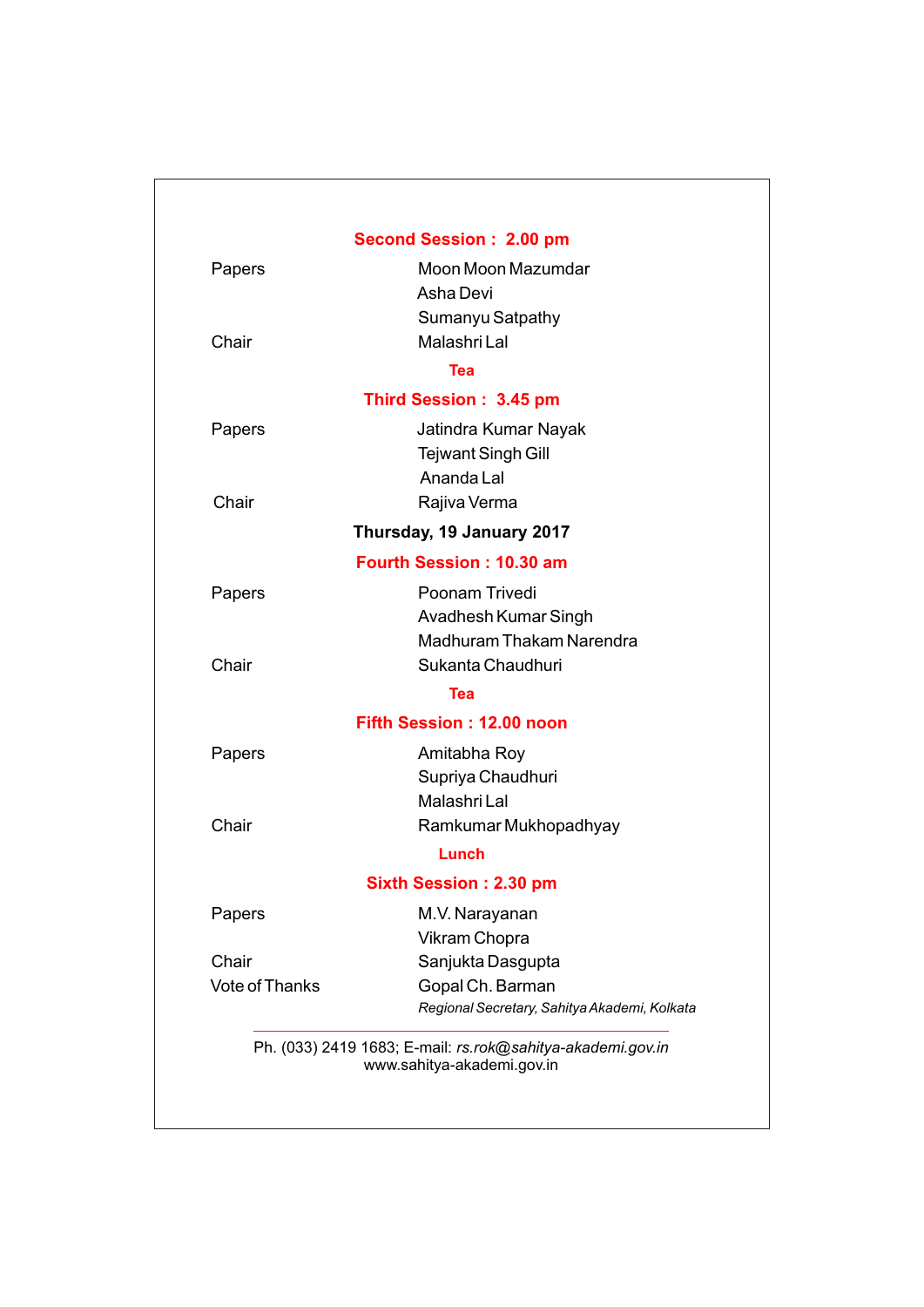



সাহিত্য অকাদেমি

আয়োজিত

## শেক্সপীয়র : ভারতীয় সাহিত্য ও ভাষায়

রাষ্ট্রীয় আলোচনাচক্রে

১৮-১৯ জানুয়ারি ২০১৭

সাহিত্য অকাদেমি সভাঘরে  $(8 \text{ (rcteven)} \text{ m})$  থান রোড, কলকাতা ৭০০ ০২৫)

আপনাকে স্বাগত জানাই

# অ নুষ্ঠা ন সূ চি

বুধবার, ১৮ জানুয়ারি ২০১৭

উদ্বোধনী অধিবেশন : সকাল ১০.০০ টা

| স্বাগত ভাষণ     | কে. শ্রীনিবাসরাও                             |
|-----------------|----------------------------------------------|
|                 | সচিব, সাহিত্য অকাদেমি                        |
| প্ৰারম্ভিক ভাষণ | সংযুক্তা দাশগুপ্ত                            |
|                 | অধ্যাপক, ইংরেজি বিভাগ, কলকাতা বিশ্ববিদ্যালয় |
| মুল ভাষণ        | শৰ্মিষ্ঠা পাঁজা                              |
|                 | অধ্যাপক, ইংরেজি বিভাগ, দিল্লী বিশ্ববিদ্যালয় |
| বিশিষ্ট অতিথি   | ভানু ভারতী                                   |
|                 | বিশিষ্ট নাট্য ব্যক্তিত্ব                     |
| সভামুখ্য        | হরিশ ত্রিবেদী                                |
|                 | বিশিষ্ট শিক্ষাবিদ ও সমালোচক                  |
| ধন্যবাদ জ্ঞাপন  | গীতাঞ্জলি চ্যাটাৰ্জি                         |
|                 | উপ-সচিব, সাহিত্য অকাদেমি                     |
|                 | চা                                           |
|                 | প্ৰথম অধিবেশন : বেলা ১১.৪৫                   |
| নিবন্ধ          | রাজীব ভার্মা                                 |
|                 | সুকান্ত চৌধুরী                               |
|                 |                                              |

সভামুখ্য

মহেশ চম্পকলাল পূনম ত্ৰিবেদী

মধ্যাহ্ন ভোজন